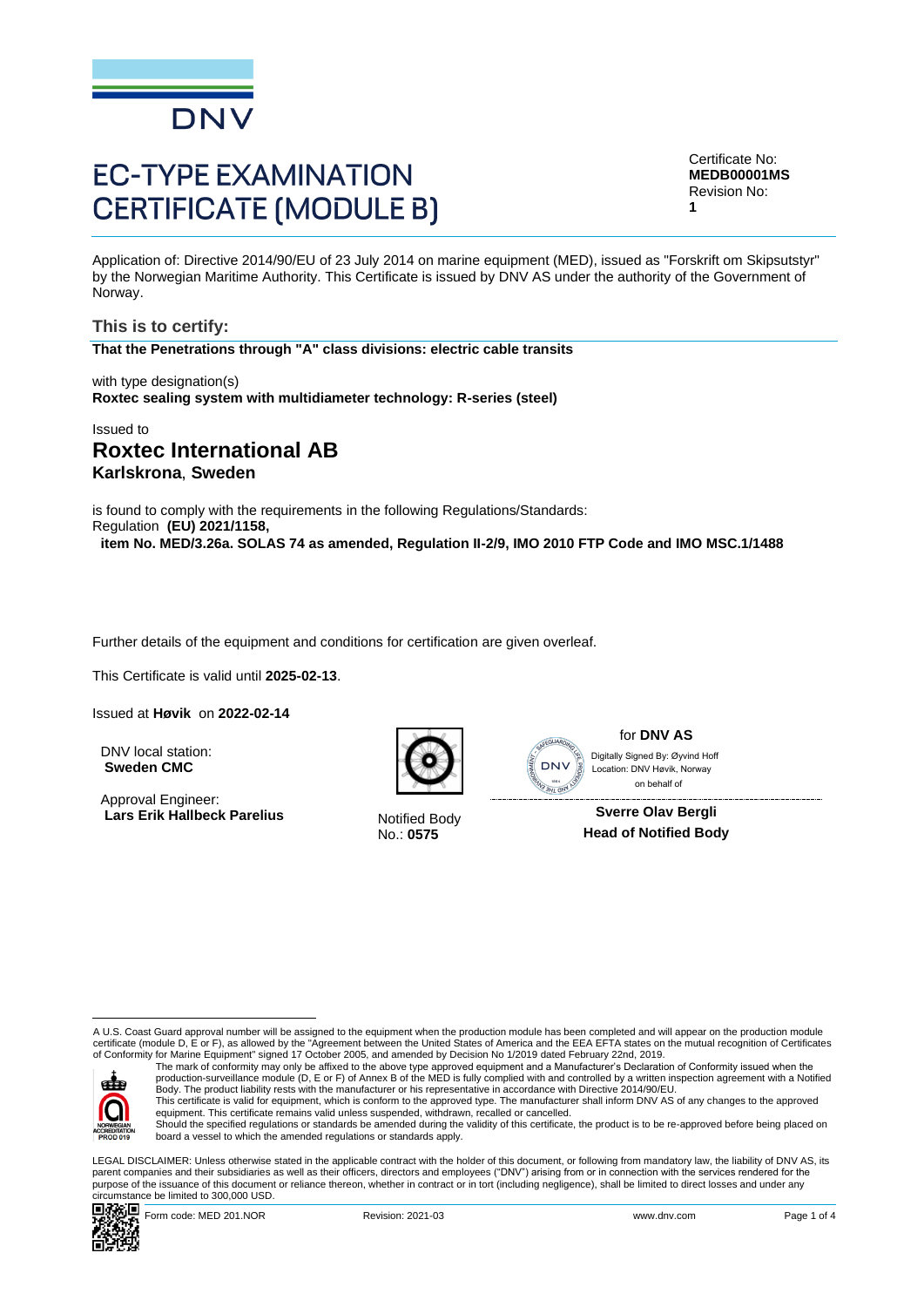

#### **Product description**

"Roxtec sealing system with multidiameter technology: R-series (steel)"

consisting of a steel sleeve, bolted, welded or attached through expansion (R X) to a steel section. Sleeve is fitted with a Roxtec R frame (standard, Ex or EMC) in sizes 50-200. The R-frame is filled with Roxtec (standard, Ex or EMC) halogen free RM modules.

For further details, see drawings listed under Type Examination documentation below.

## **Application/Limitation**

Approved for use as a single or multicable penetration system in class A-0 and A-60 steel bulkheads and decks for approved ship cables. Other applications are subject to case-by-case approval.

Class A-15 and A-30 shall be insulated as A-60 and in addition the division is to be insulated at least 200 mm around the penetration.

|  | Table 1: Approved cable penetration in A-60 steel bulkhead |  |  |
|--|------------------------------------------------------------|--|--|
|  |                                                            |  |  |

| Type  | Size       | Max. cable<br>Diameter<br>[mm] | Sleeve<br>Lenath<br>[mm] | Sleeve<br><b>Thickness</b><br>[mm] | Sleeve<br>position | Sleeve<br>insulation |
|-------|------------|--------------------------------|--------------------------|------------------------------------|--------------------|----------------------|
|       | $50 - 200$ | 67                             | 55                       |                                    | Anv                | S1571128, No. 2      |
| R SLA | $50 - 100$ | 50                             | $86 - 96$                |                                    | Either             | S1571139, No. 3-5    |
| R X   | 70 - 200   | 67                             | 55                       |                                    | Insulated side     | S1571823, No. 2      |

#### Table 2: Approved cable penetration in A-60 steel deck

| $\tau_\mathsf{ype}$ | Size       | Max. cable<br>Diameter<br>[mm] | Sleeve<br>∟ength<br>[mm] | Sleeve<br><b>Thickness</b><br>[mm] | Sleeve<br>position | Sleeve<br>Insulation |
|---------------------|------------|--------------------------------|--------------------------|------------------------------------|--------------------|----------------------|
|                     | $50 - 200$ | 67                             | 55                       |                                    | Any                | S1571128, No. 1      |
| R SLA               | $50 - 100$ | 50                             | $86 - 96$                |                                    | Either             | S1571139, No. 1-2    |
| R X                 | 75 - 200   | 83                             | 55                       |                                    | Flange on top      | S1571823, No. 1      |

#### Table 3: Approved cable penetration in A-0 steel bulkhead

| $\mathsf{Type}$ | Size       | Max. cable<br>Diameter<br>[mm] | Sleeve<br>Length<br>[mm] | Sleeve<br><b>Thickness</b><br>[mm] | Sleeve<br>position | Sleeve<br>Insulation |
|-----------------|------------|--------------------------------|--------------------------|------------------------------------|--------------------|----------------------|
|                 | $50 - 200$ | 67                             | 55                       |                                    | Anv                | S1571137, No. 1-2    |
| R SLA           | $50 - 100$ | 50                             | $86 - 96$                |                                    | Either             | S1571140, No. 4-6    |
| R X             | 70 - 200   | 10                             | 55                       |                                    | Insulated side     | S1572074, No. 2      |

Table 4: Approved cable penetration in A-0 steel deck

| Type  | Size       | Max. cable<br>Diameter<br>[mm] | Sleeve<br>Length<br>[mm] | Sleeve<br><b>Thickness</b><br>[mm] | Sleeve<br>position | Sleeve<br>Insulation |
|-------|------------|--------------------------------|--------------------------|------------------------------------|--------------------|----------------------|
|       | $50 - 200$ | 39                             | 55                       |                                    | Anv                | S1571137, No. 3      |
| R SLA | $50 - 100$ | 50                             | $86 - 96$                |                                    | Either             | S1571140, No. 1-3    |
| R X   | 75 - 200   | 83                             | 55                       |                                    | Flange on top      | S1572074, No. 1      |

The insulation materials used have to be approved according to the Marine Equipment Directive and bear the Mark of Conformity.

All SL A sleeves shall be installed in accordance with Roxtec's SL A Installation Instructions, including aperture dimensions and tolerances, tightening torque, etc.

Please note Installation instruction for Roxtec RX attached through expansion: Aperture irregularities are acceptable within min and max diameters. (Max  $\varnothing$  = Min  $\varnothing$  + 2mm).

Penetrations through structural divisions should not impair the structural strength of the division. Special consideration should be given to bulkheads and decks with high stress locations (IMO MSC.1/Circ.1488).

Each product shall be supplied with its manual for installation and maintenance.

# **Type Examination documentation**

Test report No. P701755 dated 12 June 2007 from SP, Borås, Sweden. Test report No. PGA10025 dated 22 December 2011 from DBI, Hvidovre, Denmark.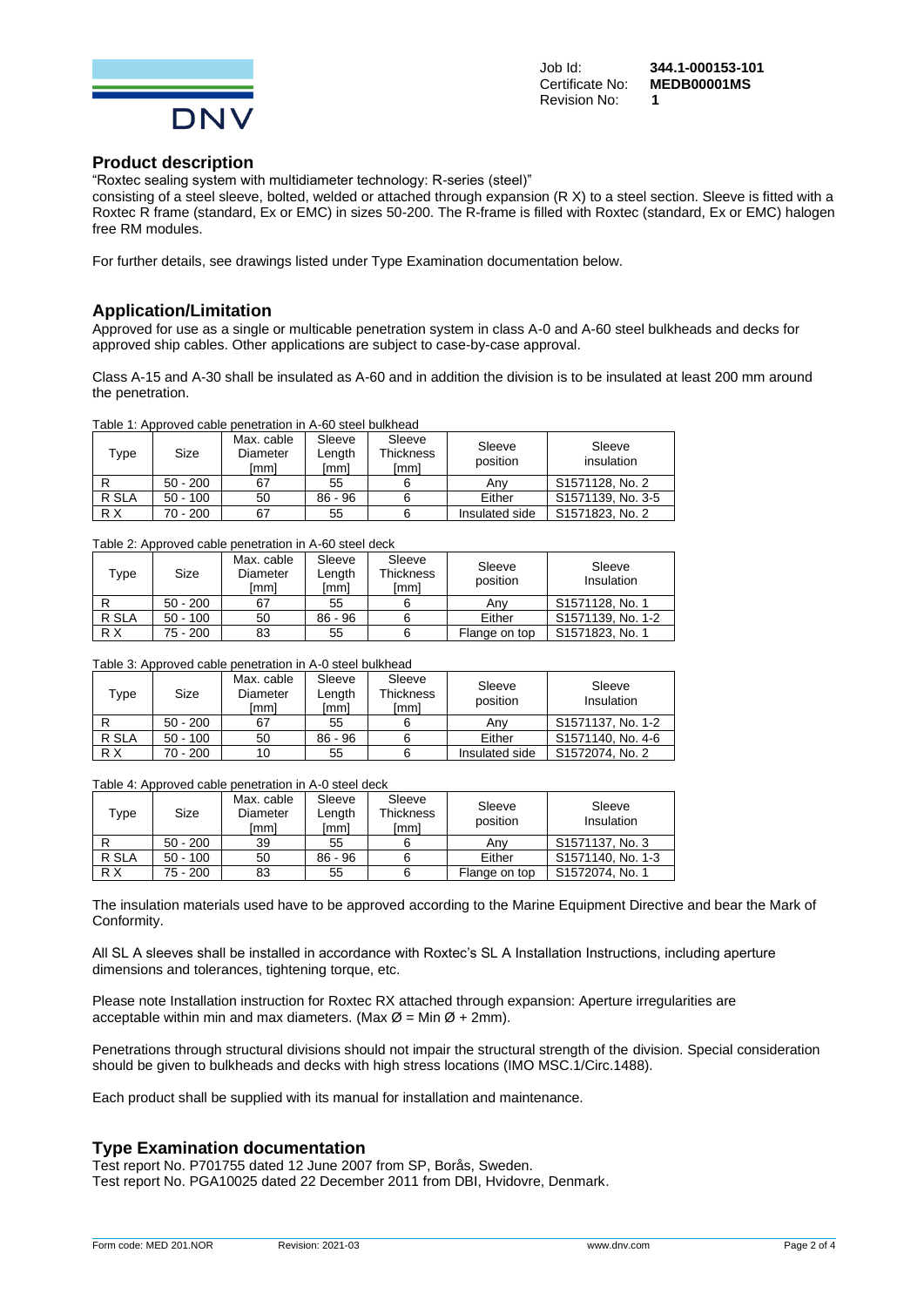

Revision No: **1**

Job Id: **344.1-000153-101** Certificate No: **MEDB00001MS**

Test report No. 4P06068 dated 17 January 2015 from SP, Borås, Sweden. Test report No. PGA10723A dated 4 February 2016 from DBI, Hvidovre, Denmark. Test report No. PGA10724A dated 5 February 2016 from DBI, Hvidovre, Denmark. Test report No. PGA10800A dated 26 May 2016 from DBI, Hvidovre, Denmark. Test report No. 6P02249 dated 17 August 2016 from SP, Borås, Sweden. Test report No. PGA10871A, Rev.2, dated 9 December 2016 from DBI, Hvidovre, Denmark. Test report No. PGA10870A dated 13 December 2016 from DBI, Hvidovre, Denmark. Test report No. 7P02167 dated 7 August 2017 from SP, Borås, Sweden. Test report No. RS-18/B-484/E dated 10 December 2018 from CTO, Gdansk, Poland. Test report No. RS-18/B-485/E dated 10 December 2018 from CTO, Gdansk, Poland. Test report No. RS-18/B-255/E dated 20 August 2019 from CTO, Gdansk, Poland. Test report No. 8P07092 dated 27 September 2019 from SP, Borås, Sweden. Test report No. 8P07094 dated 16 January 2020 from SP, Borås, Sweden.

Drawing No. S1571128 Rev. A dated 13 October 2021 from maker. Drawing No. S1571137 Rev. A dated 13 October 2021 from maker. Drawing No. S1571139 Rev. A dated 13 October 2021 from maker. Drawing No. S1571140 Rev. A dated 13 October 2021 from maker. Drawing No. S1571823 Rev. A dated 13 October 2021 from maker. Drawing No. S1572074 Rev. A dated 13 October 2021 from maker.

Installation instructions Roxtec SL A sleeve from Roxtec.

#### **Tests carried out**

Tested according to IMO FTPC Part 3 and in compliance with IMO 2010 FTP Code Ch. 8, and in accordance with IMO 2010 FTP Code part 3.

#### **Marking of product**

The product or packing is to be marked with name and address of manufacturer, type designation, fire-technical rating, MED Mark of Conformity and USCG approval number, if applicable (see page 1).